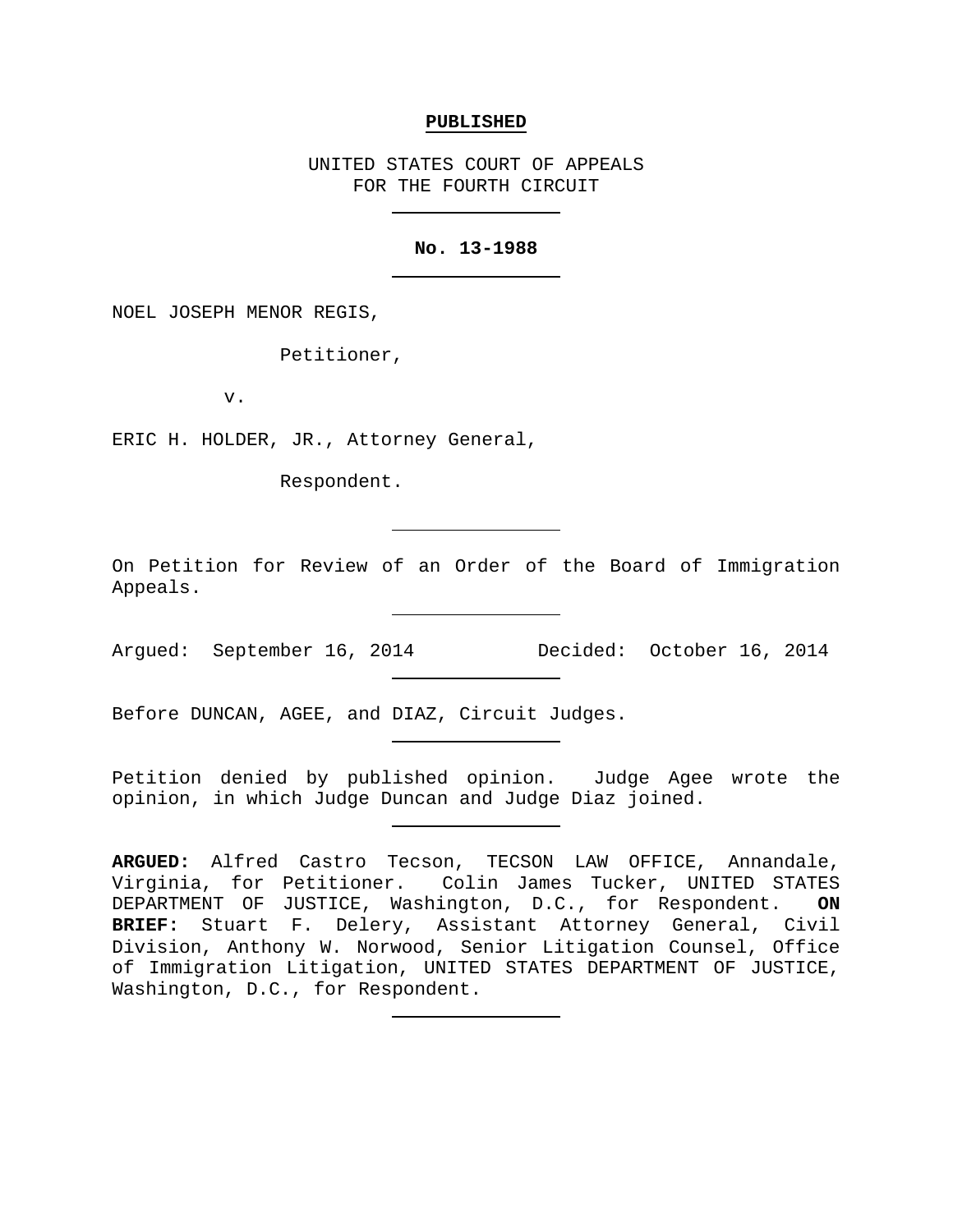AGEE, Circuit Judge:

Petitioner Noel Joseph Menor Regis entered the United States in 2007 on a K-2 visa as the minor child of his mother, a nonimmigrant fiancée K-1 visa holder. After his mother married the U.S. citizen who had petitioned for the family's K visas, Regis applied to adjust his status to lawful conditional permanent resident. The United States Citizenship and Immigration Services ("USCIS") denied Regis' application because he had turned 21 before he entered the United States and was therefore not a qualifying "minor child." See 8 U.S.C. § 1255(d). An immigration judge ("IJ") agreed with USCIS, and the Board of Immigration Appeals (the "Board") affirmed.

In his petition for review to this Court, Regis contends that a K-2 visa holder's eligibility for adjustment of status should be determined not by his age on the date of entry into the United States, but rather by his age at the time he initially sought the K-2 visa. Because we conclude that the Board's interpretation of the relevant statutory provisions is entitled to deference, we deny Regis' petition for review.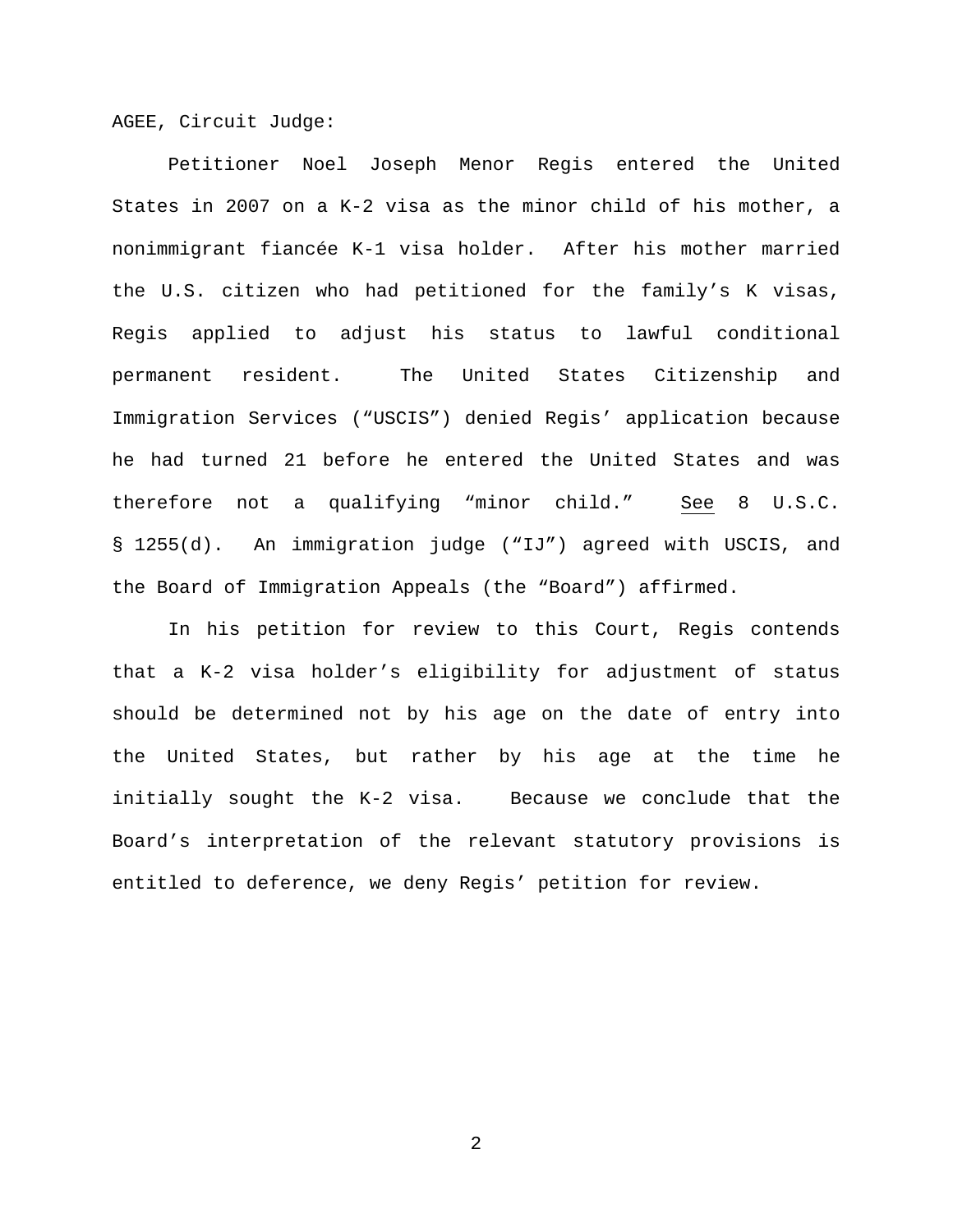#### I. Background

## A. The Immigration Application Process

The Immigration and Nationality Act (the "INA" or the "Act") defines two classes of nonimmigrant aliens that are pertinent to this appeal:

(i) . . . the fiancee or fiance of a citizen of the United States . . . who seeks to enter the United States solely to conclude a valid marriage with the petitioner within ninety days after admission; [and]

(iii) . . . the minor child of an alien described in clause (i) . . . accompanying, or following to join, the alien[.]

8 U.S.C. § 1101(a)(15)(K)(i), (iii) (emphasis added).

The K visa process begins when a U.S. citizen petitions the Department of Homeland Security to designate a foreign national as a nonimmigrant fiancé or fiancée (the "fiancée"). Id.  $\S$  1184(d)(1); 8 C.F.R.  $\S$  214.2(k)(1). If the fiancée has a minor child that is accompanying or following to join her, that child "may be accorded the same nonimmigrant classification" without a separate petition. 8 C.F.R. § 214.2(k)(3). The approved petition is forwarded to the U.S. consulate in the fiancée's home country. 22 C.F.R.  $\S$  41.81(a)(1).

The fiancée must then submit a visa application to the U.S. consulate in her home country, requesting a K-1 visa on behalf of herself and K-2 visas for her minor children whom she intends to join her. See id. § 41.81(a), (c). After receipt of an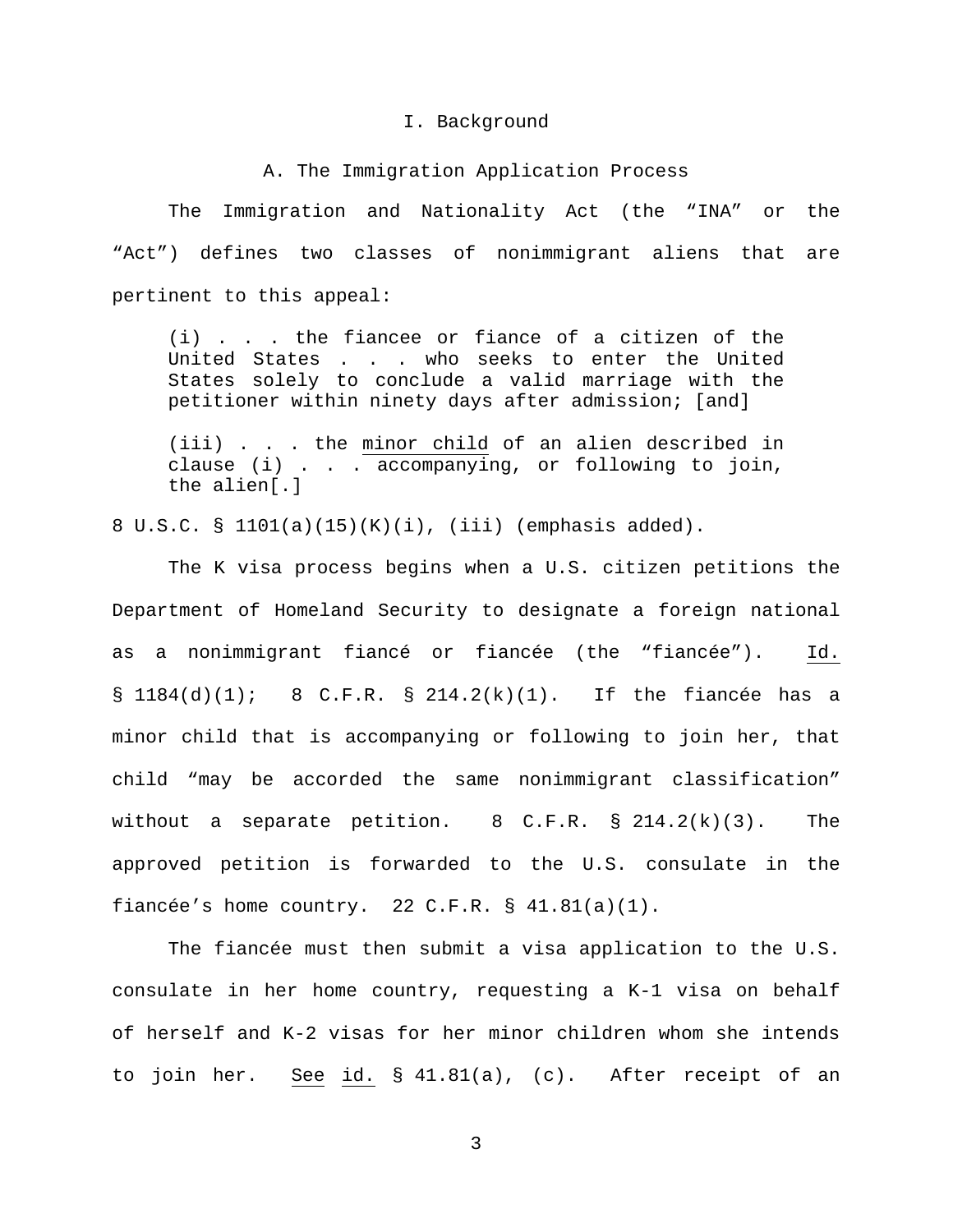approved visa application, the consulate issues the K visas, which, as nonimmigrant visas, generally bear validity periods reflecting reciprocity between the United States and the practices of the particular foreign government. Id.  $$41.112(b)(1)$ .

Issuance of a K-1 or K-2 visa, however, does not guarantee the visa holder's entry into the United States. 8 U.S.C. § 1201(h) ("Nothing in this chapter shall be construed to entitle any alien, to whom a visa or other documentation has been issued, to be admitted [to] the United States, if, upon arrival at a port of entry in the United States, he is found to be inadmissible under this chapter, or any other provision of law."). Upon arrival at a port of entry into the United States, the alien fiancée –- like all nonimmigrant aliens -- must establish that he or she is then admissible. 8 C.F.R. § 214.1(a)(3)(i). After admission into the United States, the alien fiancée must marry the U.S. citizen petitioner within 90 days or depart the country along with any children holding a K-2 derivative visa. 8 U.S.C. § 1184(d)(1).

Following the marriage, the K–1 visa holder and her minor children holding K-2 visas may apply for adjustment of status to lawful conditional permanent resident. 8 U.S.C. § 1255(d); 8 C.F.R. § 214.2(k)(6)(ii). The Attorney General may make the adjustment "in his discretion and under such regulations as he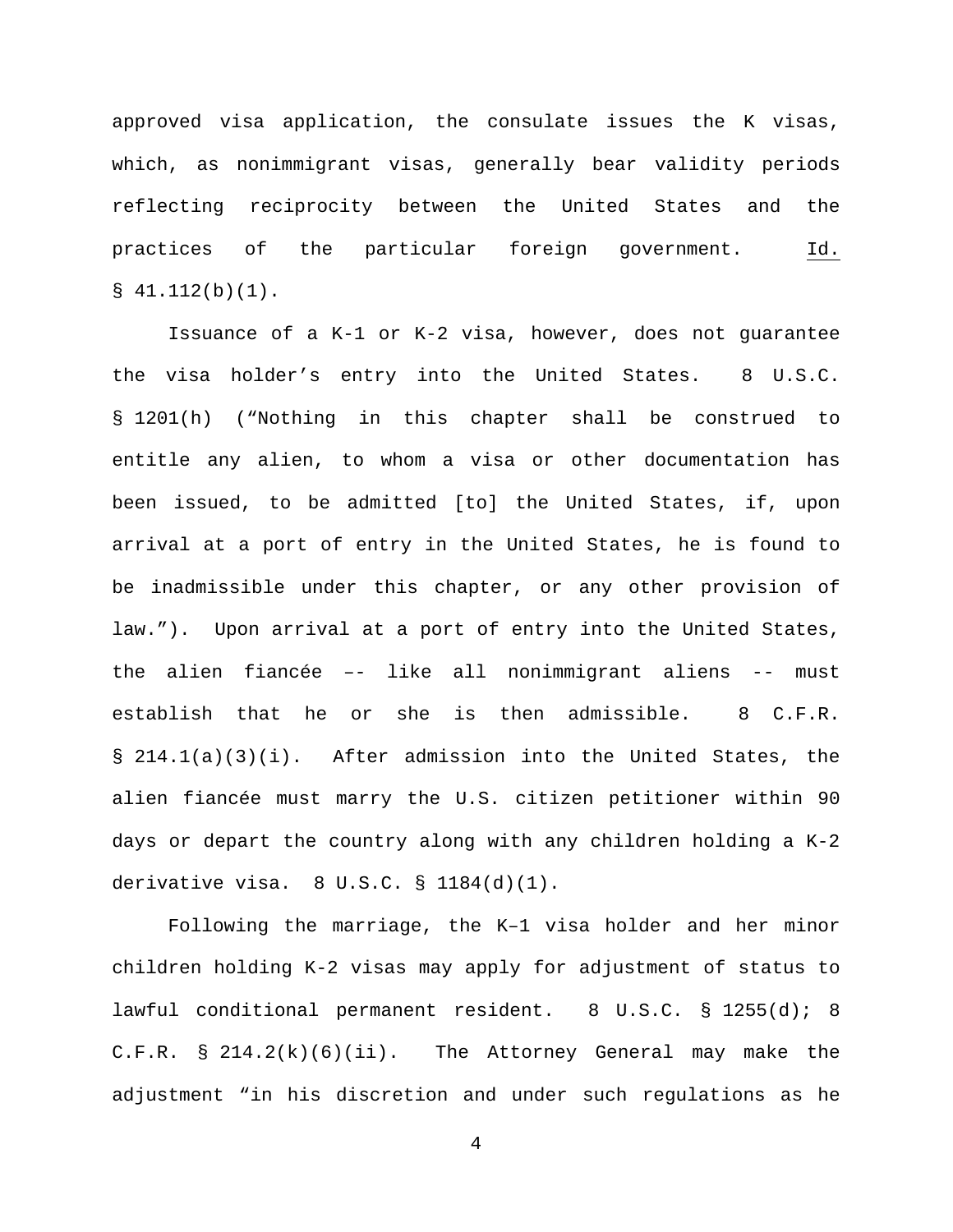may prescribe." 8 U.S.C. § 1255(a). The applicant must be eligible to receive an immigrant visa and be admissible to the United States for permanent residence. Id.

Section 1255(d) specifically addresses adjustment of status for K-1 and K-2 nonimmigrant visa holders. Id. § 1255(d). Under the statute, the Attorney General may adjust their status to lawful conditional permanent resident "as a result of the marriage of the nonimmigrant (or, in the case of a minor child, the parent) to the citizen who filed the petition." Id. (emphasis added).

The term "minor child" in 8 U.S.C. §§ 1101(a)(15)(K) and 1255(d) is not defined in those statutes or elsewhere in the INA. However, based on the definition of "child" in the Act, see 8 U.S.C. § 1101(b)(1), the term "minor child" for purposes of K-2 visas has been construed by the Board as a person who is unmarried and under the age of 21. Matter of Le, 25 I. & N. Dec. 541, 550 (B.I.A. 2011).

Section 1255 does not specify when during the immigration process a "minor child" is required to be under 21 years of age, and the statute is likewise silent as to when an applicant for adjustment of status must demonstrate eligibility. 8 U.S.C. § 1255(a), (d); see also Carpio v. Holder, 592 F.3d 1091, 1098 (10th Cir. 2010) ("[T]he use of the term 'minor child,' provides no indication as to when that status must be established.").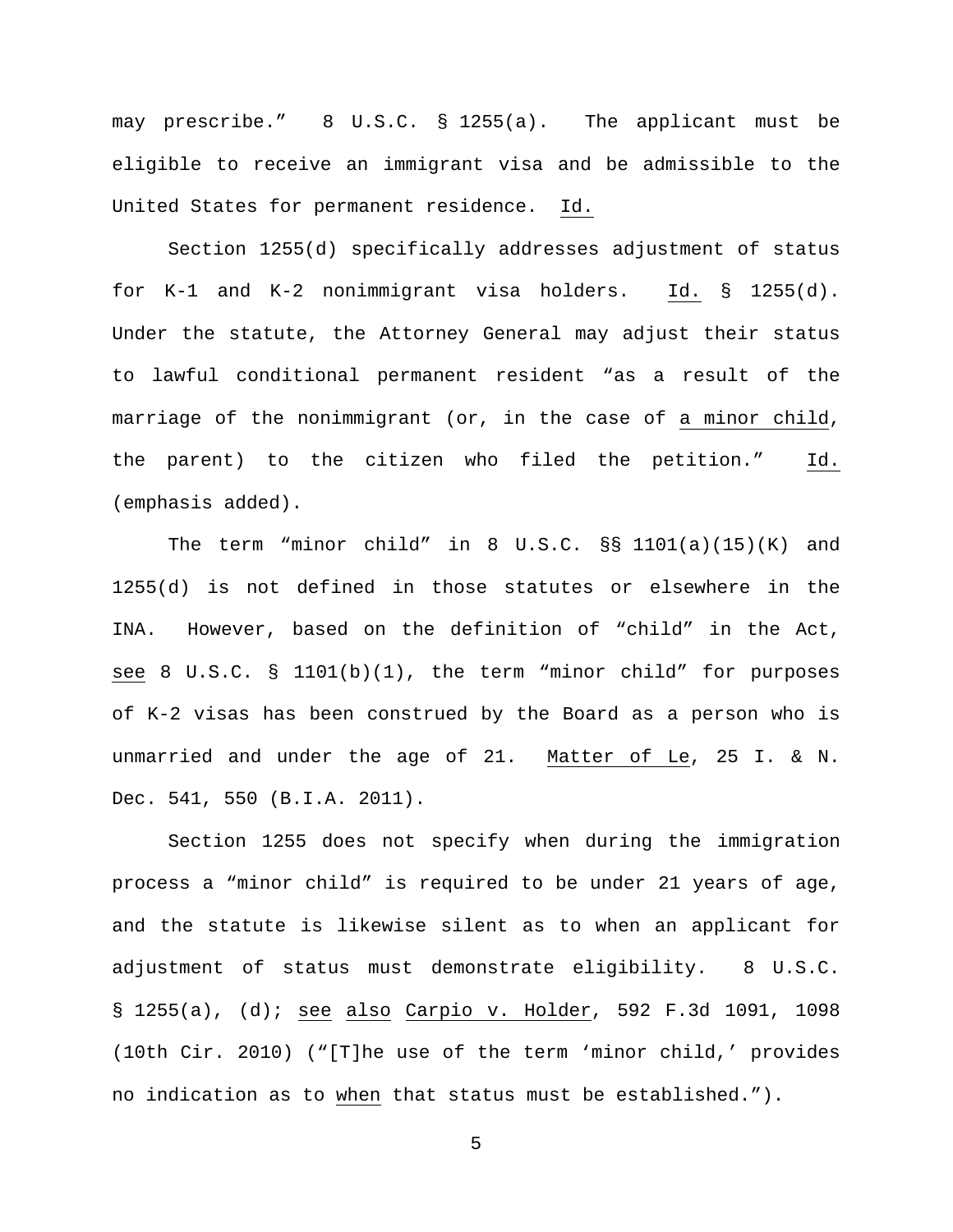#### B. Regis' Application Process

Regis is a native and citizen of the Philippines who was born on February 18, 1986. On February 13, 2007, the United States embassy's consular office in the Philippines (the "Consulate") issued a K-1 nonimmigrant visa to Regis' mother, following the successful petition of her U.S. citizen fiancé. At the same time, the Consulate issued K-2 visas to Regis and his three siblings as the children of a K-1 visa holder. Regis was 20 years old when he received his K-2 visa, which stated that it would remain valid until August 11, 2007.

Regis' mother entered the United States sometime in February 2007 and married her U.S. citizen fiancé on February 26, 2007. Regis did not accompany his mother, but entered the United States later on March 25, 2007, over a month after his 21st birthday on February 18, 2007.

On May 16, 2007, he timely filed an application for adjustment of status to lawful conditional permanent resident. USCIS denied the application, concluding that Regis was ineligible to adjust his status because he had already attained age 21 and was no longer a "child" as defined in 8 U.S.C. § 1101(b)(1). Regis moved for reconsideration, and USCIS dismissed that motion.

On November 15, 2007, the Department of Homeland Security began removal proceedings against Regis by filing a Notice to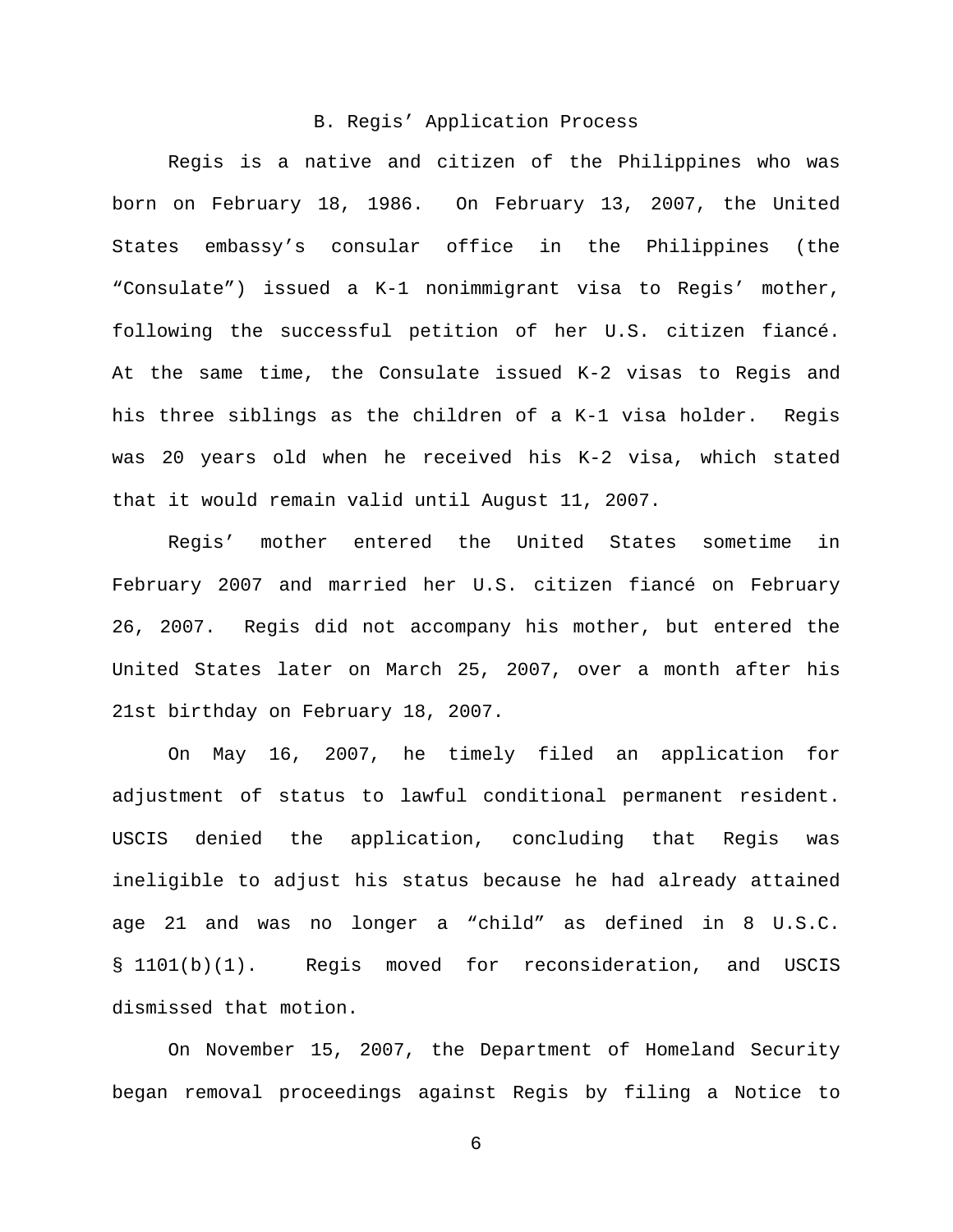Appear, which charged him with removability pursuant to 8 U.S.C. § 1227(a)(1)(B), as an alien who was admitted to the United States as a nonimmigrant and remained beyond the time permitted. Appearing before the immigration court, Regis admitted the facts contained in the Notice to Appear and conceded removability. He argued, however, that he was eligible for adjustment of status because he was less than 21 years old at the time he applied for the K-2 visa and cited Carpio v. Holder, 592 F.3d 1091 (10th Cir. 2010), in support.

In Carpio, the petitioner had also entered the United States on a derivative K-2 visa but, unlike Regis, was less than 21 years old on the date of entry. Id. at 1092. The Board nevertheless denied the adjustment because the petitioner had turned 21 before the agency adjudicated his application. Id. at 1092-93. The Tenth Circuit overturned the Board's decision, concluding that eligibility should be determined as of the date a K-2 alien "seeks to enter" the United States. Id. at 1098- 1101. Given the particular facts before it, the court was not required to pinpoint when a K-2 applicant "seeks to enter," but observed that the date

may be plausibly read as either (1) the date that the United States citizen files a petition for K-1 and K–2 visas with the Secretary of Homeland Security under 8 U.S.C. §  $1184(d)(1)$ , or (b) the date that the K–1 and K–2 visa applications are filed with the consular officer in the country of origin.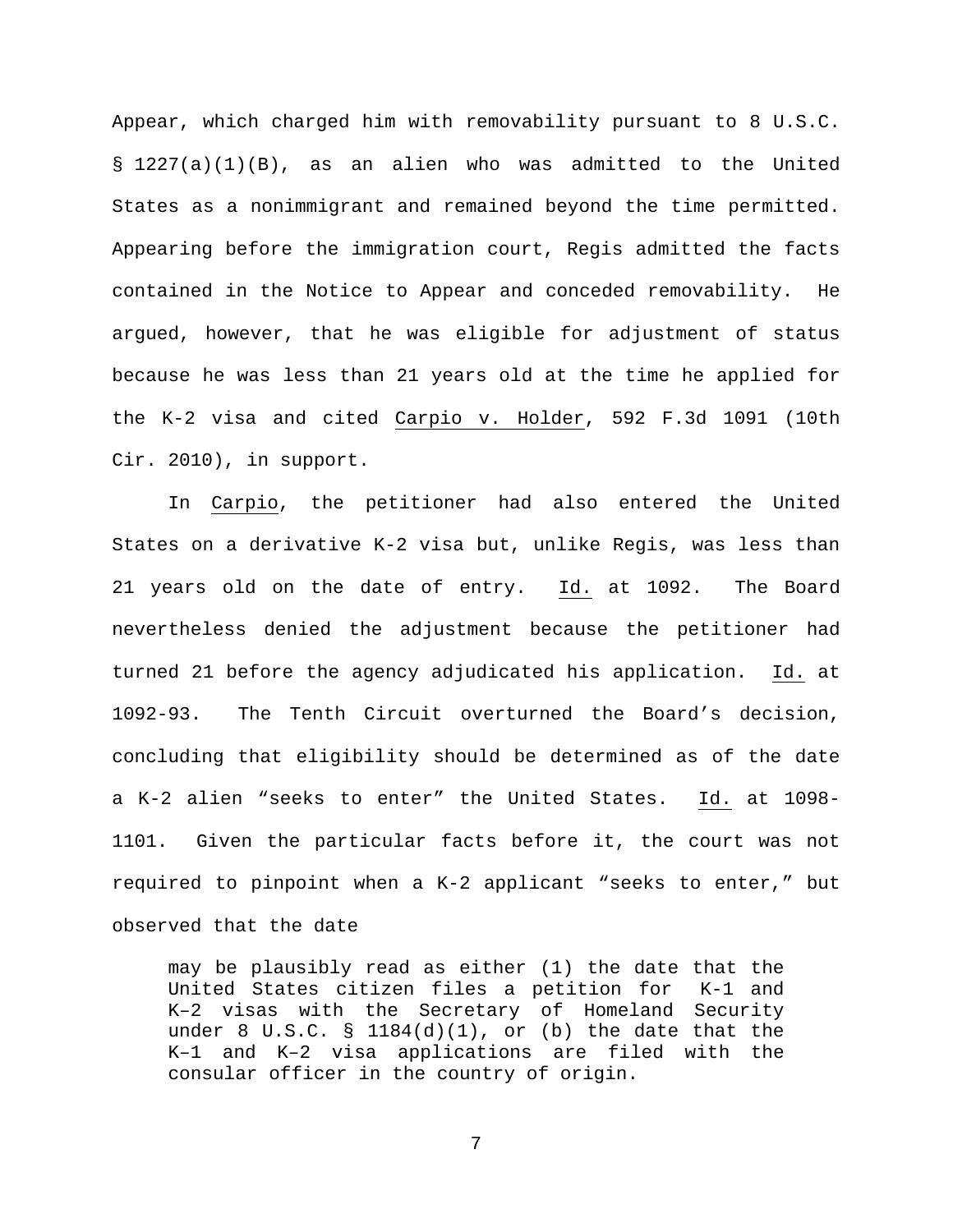Id. at 1104.

The IJ found Carpio inapplicable in this case under the holding in Matter of Le, 25 I. & N. Dec. 541 (B.I.A. 2011), which the Board had decided during the pendency of Regis' case. In Matter of Le, a three-judge panel of the Board concluded that a K-2 visa holder's age at the time he actually enters the United States determines whether he is a "minor child" under the INA. Id. at 550. Based on Matter of Le, the IJ denied Regis' application for adjustment of status because Regis was over 21 when he entered the United States under his K-2 visa. Accordingly, the IJ ordered Regis removed from the United States.

Regis appealed to the Board, arguing again that he was eligible for adjustment of status because he was under 21 at the time he sought a K-2 visa. The Board dismissed Regis' appeal, adopting and affirming the IJ's decision. Concluding that Matter of Le was precedential and dispositive, the Board held that Regis was ineligible to adjust status because he was not a "minor child" at the time he was admitted to the United States.

Regis filed a timely petition for review to this Court. We have jurisdiction to consider his petition under 8 U.S.C. § 1252.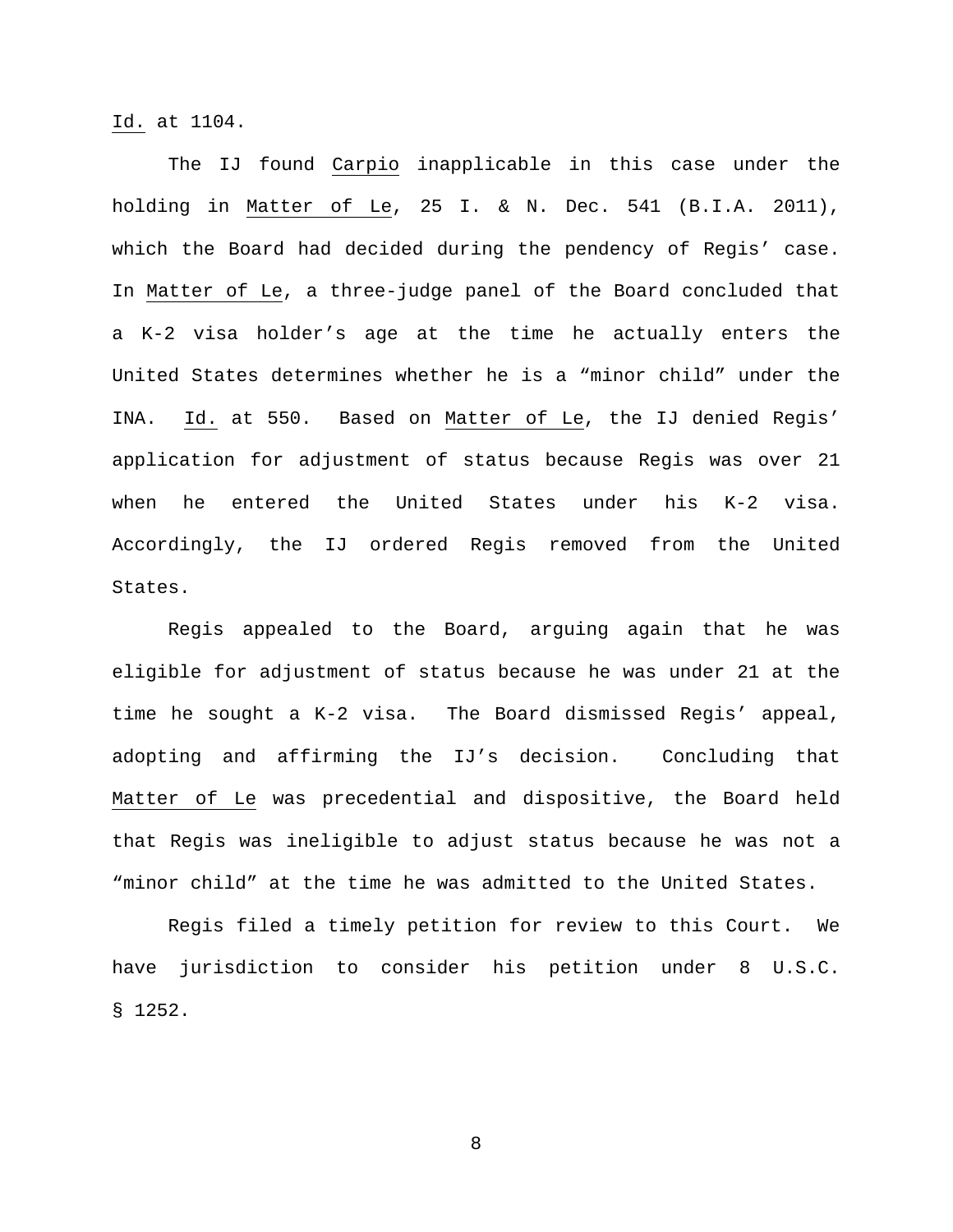#### II. Discussion

We review the Board's legal conclusions de novo. Saintha v. Mukasey, 516 F.3d 243, 251 (4th Cir. 2008). In the course of conducting our review, we recognize that because the Board is the agency that administers the INA, its interpretations of that Act may be entitled to deference under the Chevron doctrine. See id. (citing Chevron, U.S.A., Inc. v. Natural Res. Def. Council, Inc., 467 U.S. 837, 842-43 (1984)).

Under Chevron, we must first determine whether the statute is "silent or ambiguous with respect to the specific issue." Id. If the provision in question is unambiguous, then the plain meaning of the statute controls. Id. If, however, the relevant provision is ambiguous, then we will defer to the agency's interpretation so long as it is "based on a permissible construction of the statute." Id. "[T]he [Board's] interpretations . . . must be given controlling weight unless those interpretations are 'arbitrary, capricious, or manifestly contrary to the statute.'" Fernandez v. Keisler, 502 F.3d 337, 344 (4th Cir. 2007) (quoting Chevron, 467 U.S. at 844). The appellant bears a "substantial burden, as judicial deference 'is especially appropriate in the immigration context where officials exercise especially sensitive political functions that implicate questions of foreign relations.'" Saintha, 516 F.3d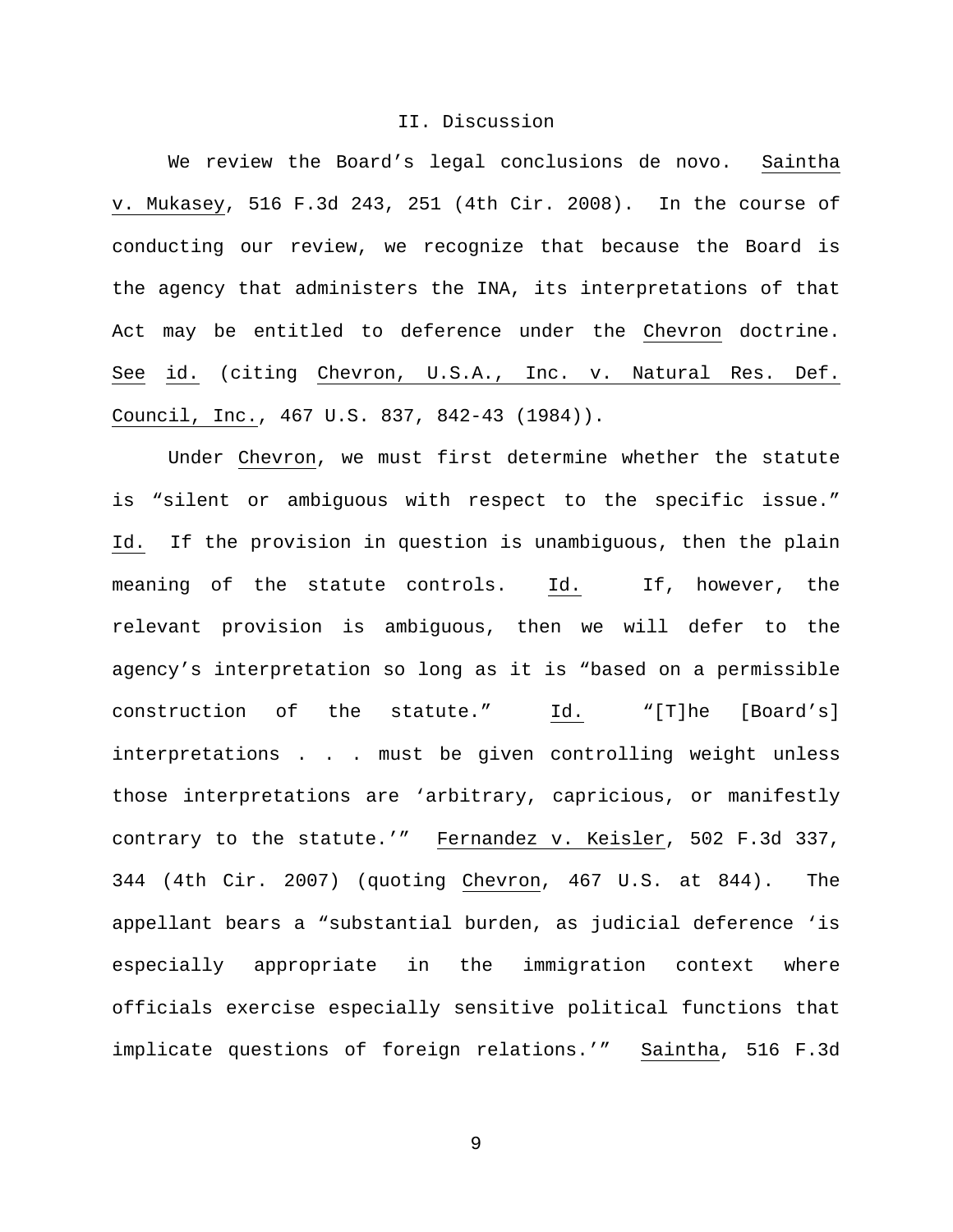at 251 (quoting I.N.S. v. Aguirre-Aguirre, 526 U.S. 415, 425 (1999)).

## A. The Board's Decision in Matter of Le

Although the INA is silent as to when during the immigration process a K-2 visa holder must be under 21 to be eligible for adjustment of status, the Board has provided guidance in Matter of Le. In that case, the applicant entered the United States with his mother when he was 19 years old, but turned 21 before USCIS adjudicated his application for adjustment of status. 25 I. & N. Dec. at 542. USCIS denied the application because Le had turned 18 before the date of his mother's marriage. Id. An IJ likewise denied Le's adjustment of status, but on the ground that he had turned 21 before the agency had adjudicated his application. Id.

The Board addressed two questions in Le's appeal: (1) at what age is a child no longer a "minor child," and, critical to this appeal, (2) at what point in the immigration process does the child's age become "fixed" for purposes of the minor child determination. Id. at 544. Regarding the first question, the Board concluded that the defining age for a "minor child" determination is age 21, not 18. Id. at 550 (noting the "longstanding interpretation by the implementing agency" and Congress' implicit approval of that interpretation).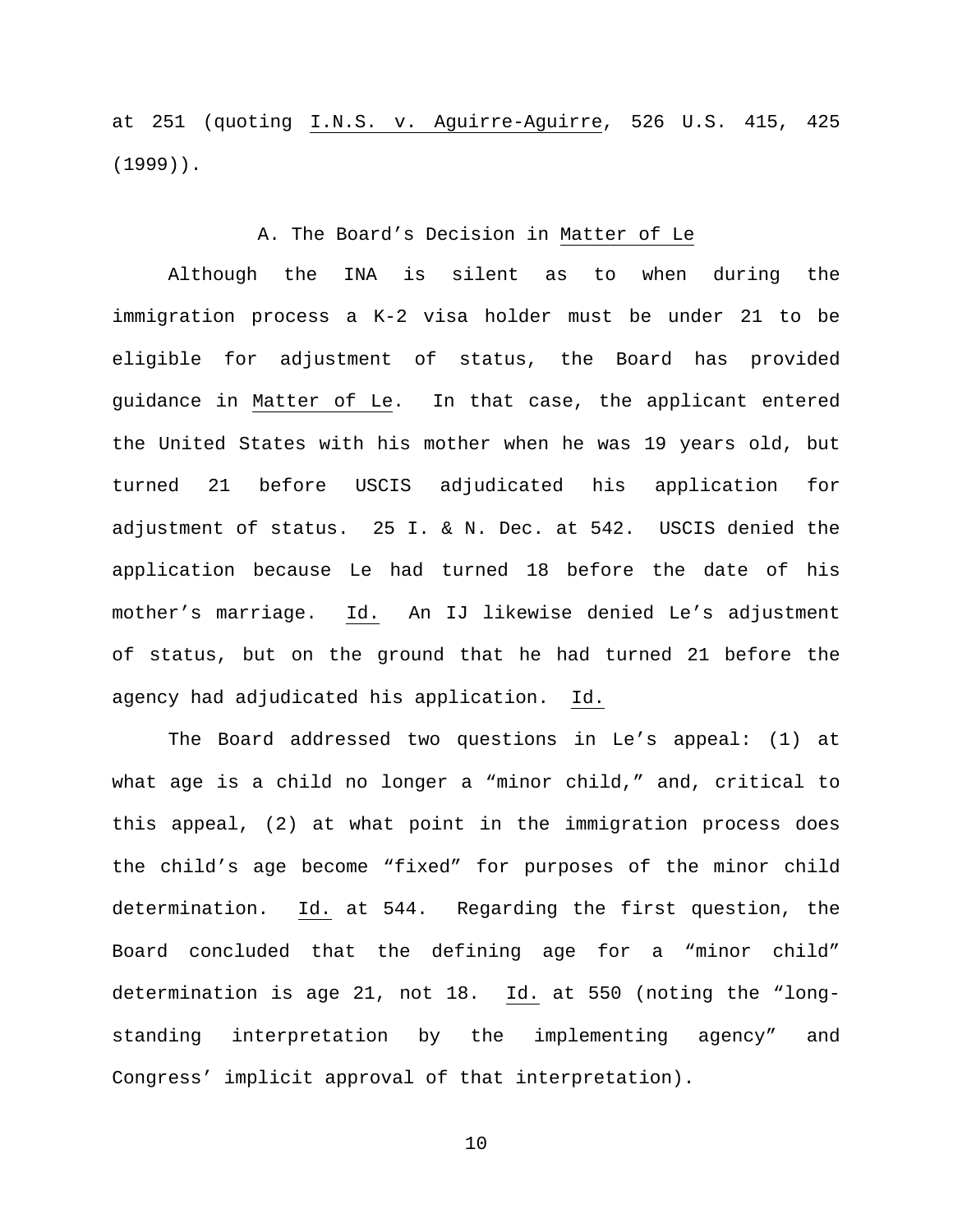In addressing the second question  $--$  at what point the K-2 applicant must establish eligibility -- the Board looked to a previous decision in which it had analyzed the same question for K-1 applicants. In Matter of Sesay, the Board concluded that an alien fiancée parent's eligibility for adjustment of status must be established at the time of admission to the United States with the K-1 nonimmigrant visa. Matter of Sesay, 25 I. & N. Dec. 431, 440 (B.I.A. 2011). The Board in Matter of Le found Matter of Sesay's reasoning to be equally persuasive in the context of K-1 visa holders' minor children. Matter of Le, 25 I. & N. Dec. at 545. Consequently, the Board determined "that to adjust status based on a K-2 visa, an alien derivative child must establish that he or she was under 21 years of age at the time of admission to the United States." Id. at 541 (emphasis added). Since Le met that requirement, the Board held he was eligible for adjustment and reversed the IJ's decision. $^1$  $^1$ 

<span id="page-10-0"></span> $1$  We reject Regis' argument that because Le had not yet turned 21 at the time he was admitted into the United States, Matter of Le is somehow inapplicable to this case. In deciding whether Le was eligible for adjustment, the Board was tasked with defining "minor child" and with designating the appropriate time for determining eligibility. Some, like Le, may satisfy the Board's interpretation, and others like Regis, will not. The resulting interpretation nonetheless is applicable to all K-2 applicants for adjustment.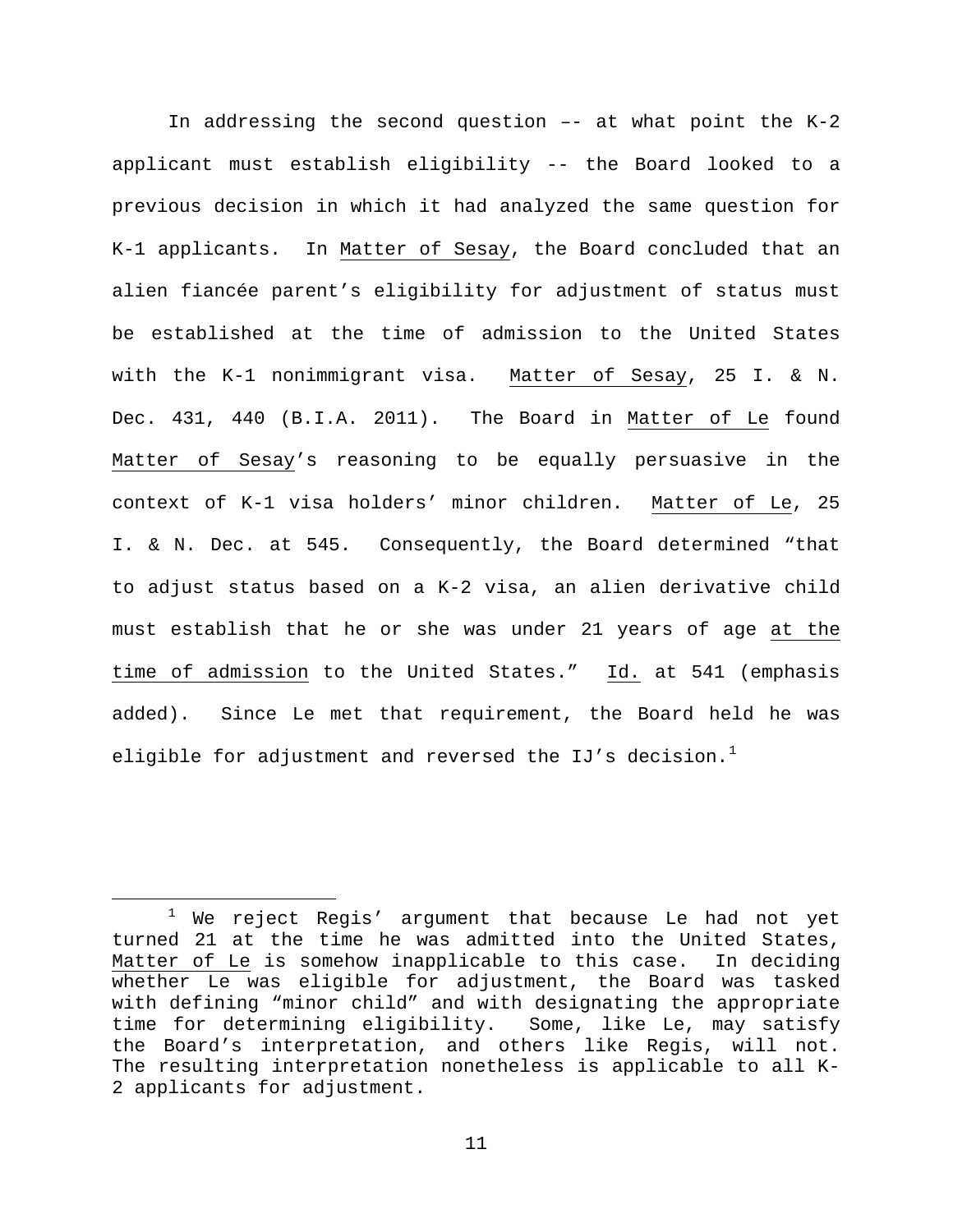### B. Chevron Deference

Because Matter of Le is a precedential opinion in which the Board interpreted a statute Congress has designated it to administer, we proceed in accordance with Chevron.<sup>[2](#page-11-0)</sup> Under Chevron's first prong, we begin by asking whether the INA is ambiguous as to when a K-2 applicant for adjustment of status fails to qualify as a "minor child" under that statute. In other words, at what point in the immigration process does the K-2 visa applicant's attaining age 21 function as a limiting event? As noted earlier, the INA is silent on this question. For his part, Regis has not contested that the relevant provisions are ambiguous.

One possible reading, rejected in both Carpio and Matter of Le, is that the applicant must be a "minor child" at the time the adjustment is adjudicated. See Carpio, 592 F.3d at 1102 (concluding that allowing eligibility to hinge on the agency's speed could "violate[] basic principles of common sense and fairness"); Matter of Le, 25 I. & N. Dec. at 542. Alternatively, the Tenth Circuit in Carpio resolved that the INA

<span id="page-11-0"></span> $2$  The Board's decision denying Regis' appeal may not itself be entitled to Chevron deference because it is not precedential (as a one Board member decision). See Cervantes v. Holder, 597<br>F.3d 229, 233 n.5 (4th Cir. 2010). But the underlying  $F.3d$  229, 233 n.5 (4th Cir. 2010). interpretation is based on Matter of Le, which is a published and precedential Board decision. Chevron applies in these circumstances. See, e.g., Aguirre-Aguirre, 526 U.S. at 418, 424-25; Ramirez v. Holder, 609 F.3d 331, 333-34 (4th Cir. 2010).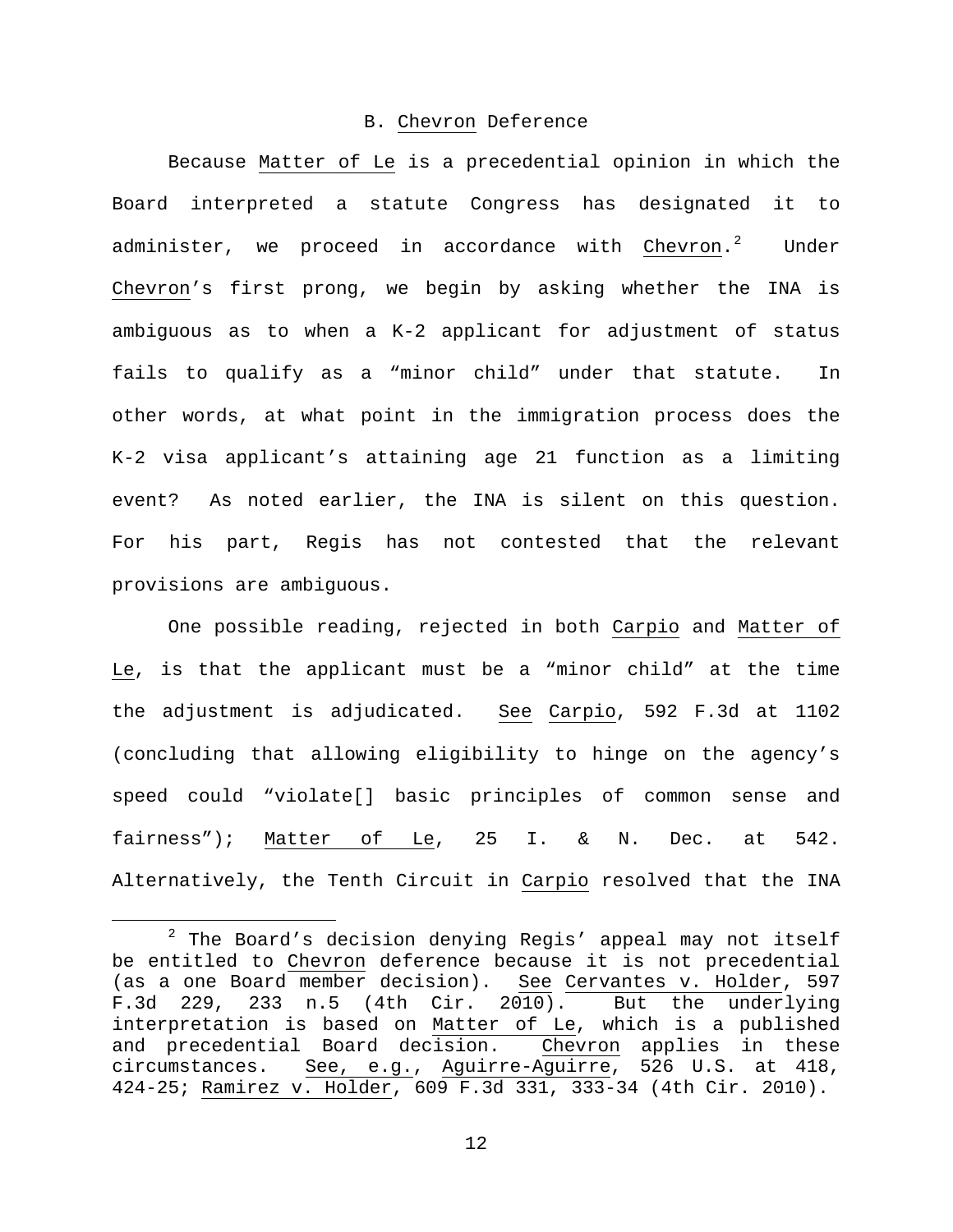can "plausibly be read" to require the applicant to be under 21 on either the date the U.S. citizen fiancé files the original petition or the date the K-2 visa application is filed with the U.S. consulate. Carpio, 592 F.3d at 1104. As the Board found in Matter of Le, the statute can reasonably be construed in yet another way: setting eligibility as a "minor child" at the date of entry into the United States. 25 I. & N. Dec. at 541.

In light of these differing but plausible interpretations, we join the Tenth Circuit and the Board in concluding that the INA's silence on the issue creates an ambiguity. There is no plain language in the statute that resolves the question at issue here. See Carpio, 592 F.3d at 1096 ("We agree with the government that § 1255(d) is ambiguous with respect to the time at which a K-2 visa holder must be under twenty-one to qualify for an adjustment of status."); Matter of Le, 25 I. & N. Dec. at 543-44 (recognizing a statutory ambiguity regarding "the time at which the fiance(e) derivative child's age is fixed for purposes of establishing adjustment eligibility").

Having found the statute to be ambiguous, we proceed to the next step under Chevron to determine whether the Board's interpretation is a "permissible construction," and not "arbitrary, capricious, or manifestly contrary to the statute." 467 U.S. at 843-44. In Matter of Le, the Board offered several reasons why a K-2 visa holder's age on the date of his actual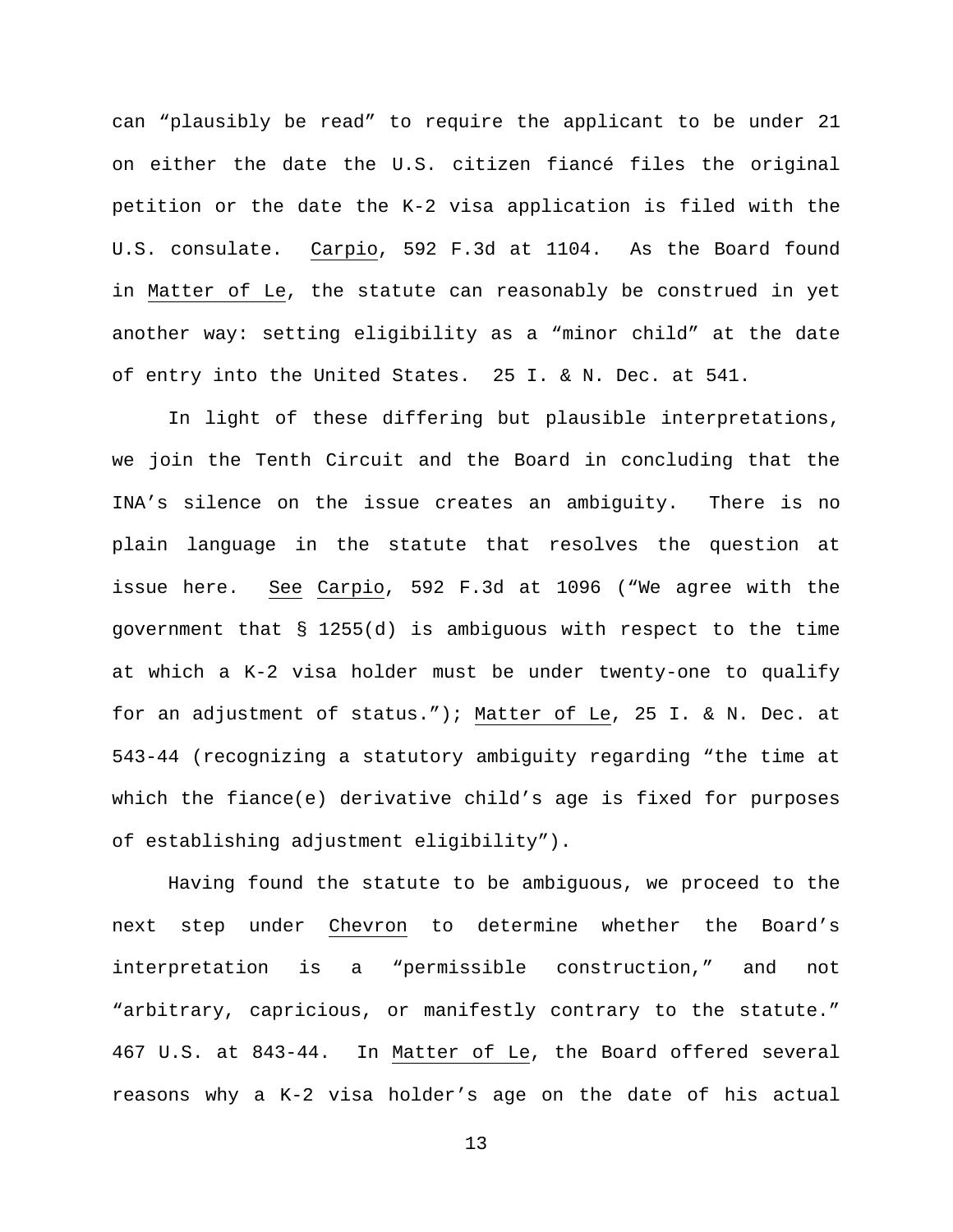admission should control eligibility for adjustment of status as a "minor child." First, the Board reasoned that the date of an alien's entry into the United States "best marks visa eligibility and availability, because 'events that may occur between visa issuance and admission could extinguish the visa.'" Matter of Le, 25 I. & N. Dec. at 545 (quoting Matter of Sesay, 25 I. & N. Dec. at 440). Relatedly, the Board noted that the entry date is the best determining point "because visa eligibility is reassessed upon application for admission at the port of entry." Id.

As to K-2 visa holders in particular, the Board further observed that the gap between issuance of the visa and admission "provides an additional opportunity for the parent's visa validity to be extinguished, which would, in turn, render the child inadmissible even though a K-2 visa had been issued." Id. The Board considered this factor important because the Act permits a minor child to follow the parent into the United States at a later date, id., as Regis did in this case.

Finally, the Board pointed to language elsewhere in the Act that supports its interpretation. Specifically, the final sentence of 8 U.S.C. § 1184(d)(1) provides that an alien fiancée and her minor children must depart the United States if the marriage does not occur "within three months after the admission of the said alien and minor children." This provision, the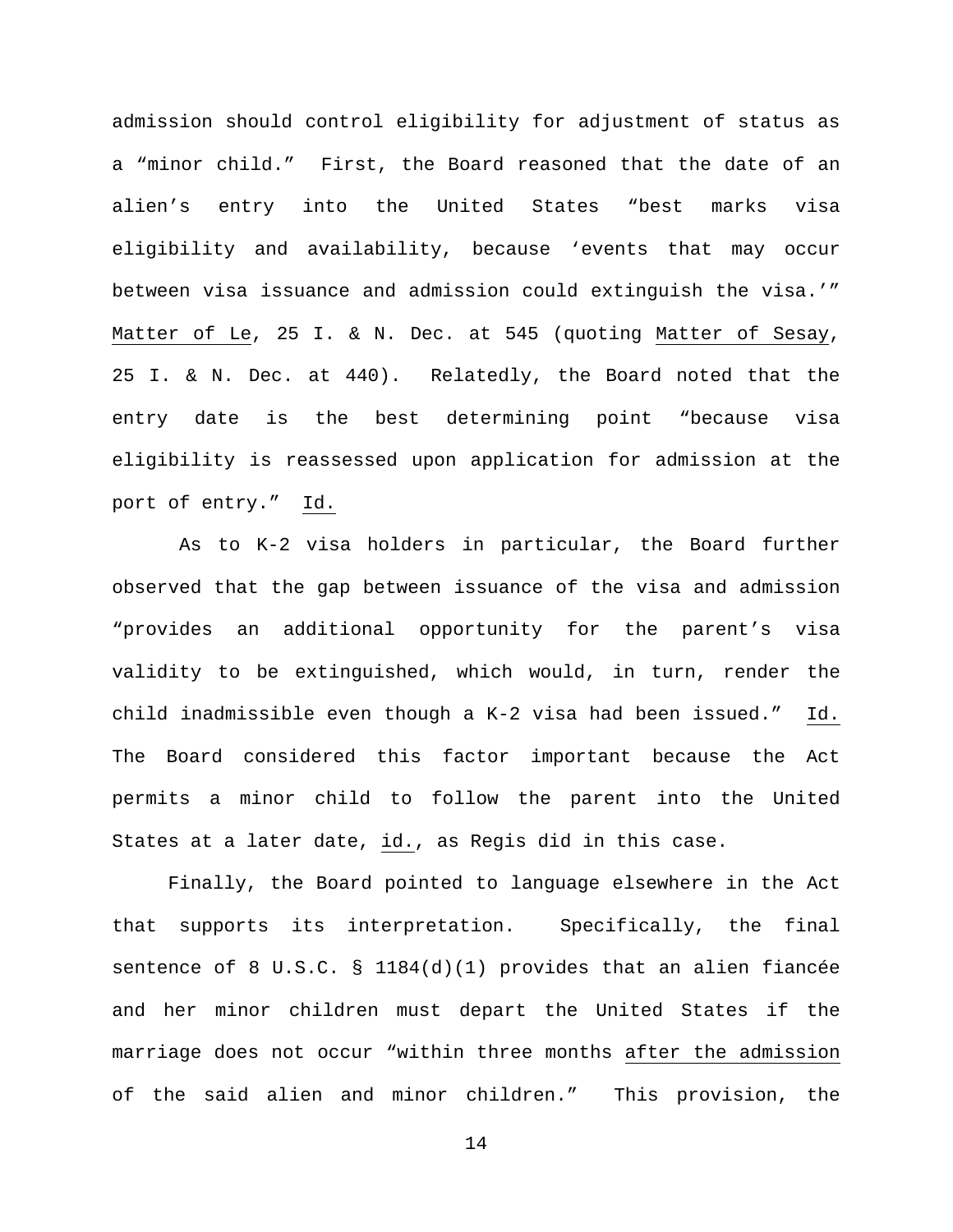Board reasoned, "highlights the significance of admission" for determining an alien's eligibility for adjustment. Matter of Le, 25 I. & N. Dec. at 545.

Far from being arbitrary, capricious, or manifestly contrary to the statute, we find the Board's determination of "minor child" status in Matter of Le well-reasoned. The Board's analysis embraces the existing statutory and regulatory framework and reaches a result consistent with that framework. The Board's interpretation of the INA –- that a K-2 visa holder seeking adjustment of status must be under 21 at the time of admission -- is therefore a permissible construction and is owed deference under Chevron. Accordingly, because Regis was over 21 when he entered the United States, his application for adjustment of status was properly denied and he is properly removable.

Relying on the Tenth Circuit's decision in Carpio, Regis insists that his eligibility for adjustment should have been determined based on his age when he applied for the K-2 visa. $^3$  $^3$ 

<span id="page-14-0"></span><sup>&</sup>lt;sup>3</sup> Regis also appears to make what can be best characterized as an estoppel argument. He contends that because the "ultimate purpose" of the K-2 visa is adjustment, the Consulate erred by issuing him a visa that remained "valid" until well after his He argues that he was justified in relying on and travelling within this validity period and should not be denied adjustment. However, as counsel conceded at oral<br>argument, the issue was not properly raised below. "It is well argument, the issue was not properly raised below. established that an 'alien must raise each argument to the (Continued)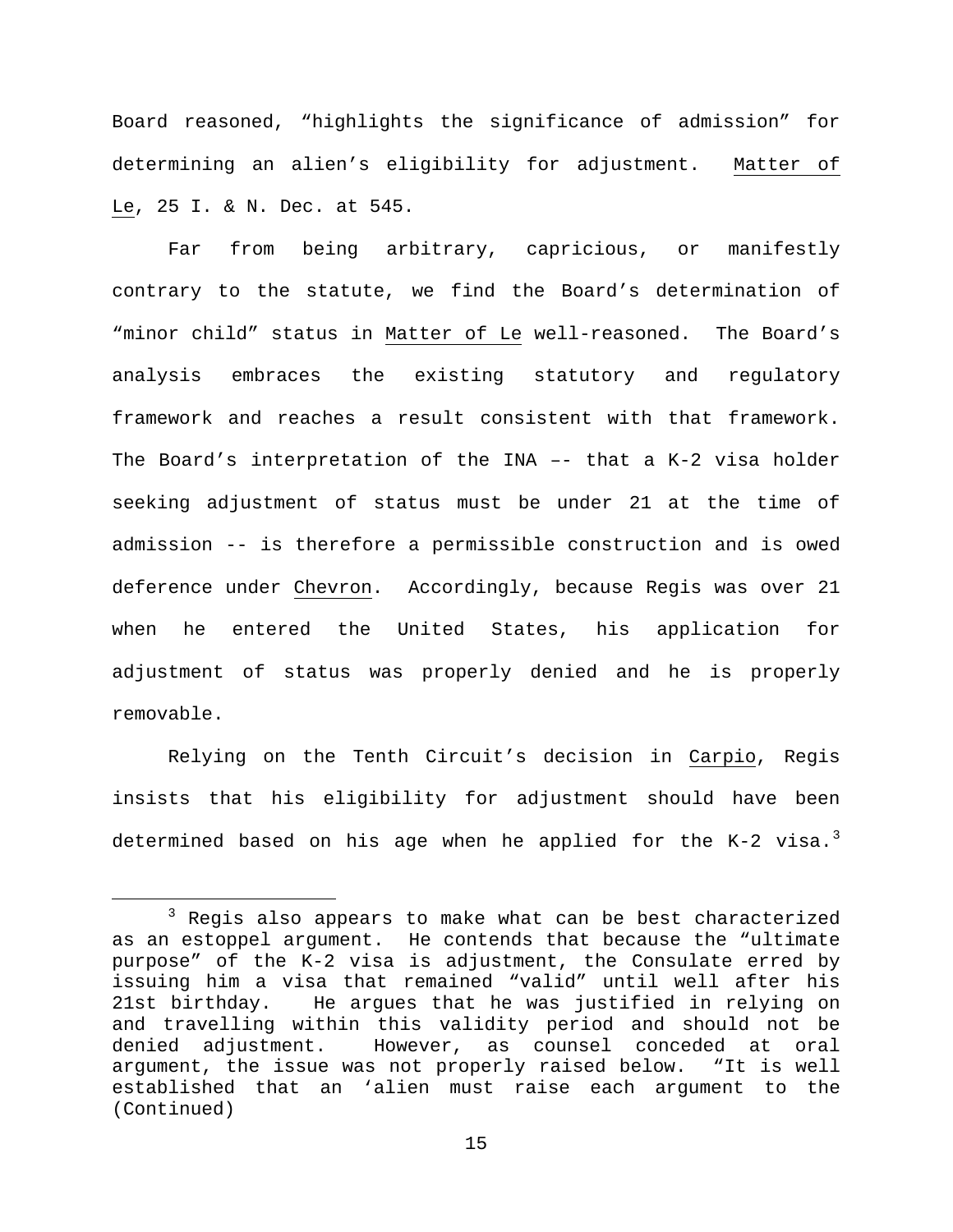As noted above, the Board rejected this argument because Carpio would be controlling only in the Tenth Circuit and because the Board's precedential interpretation in Matter of Le now decides the issue. See Nat'l Cable & Telecomms. Ass'n v. Brand X Internet Servs., 545 U.S. 967, 982 (2005) ("A court's prior judicial construction of a statute trumps an agency construction otherwise entitled to Chevron deference only if the prior court decision holds that its construction follows from the unambiguous terms of the statute and thus leaves no room for agency discretion."). We find particularly noteworthy that the Tenth Circuit decided Carpio without the benefit of the Board's subsequent precedential decision in Matter of Le. Although Carpio sets forth a reasonable interpretation of the statute, we are bound under Chevron to defer to the Board's equally reasonable construction.

Ĩ.

<sup>[</sup>Board] before we have jurisdiction to consider it." Kporlor v. Holder, 597 F.3d 222, 226 (4th Cir. 2010) (quoting Gandziami– Mickhou v. Gonzales, 445 F.3d 351, 359 n.2 (4th Cir. 2006)). In view of Regis' waiver concession, we do not consider this issue, but also note the general inapplicability of an estoppel argument against the government, at least absent "affirmative misconduct." See Dawkins v. Witt, 318 F.3d 606, 611 (4th Cir. 2003) ("[T]he [Supreme] Court's decisions indicate that estoppel may only be justified, if ever, in the presence of affirmative misconduct by government agents.").